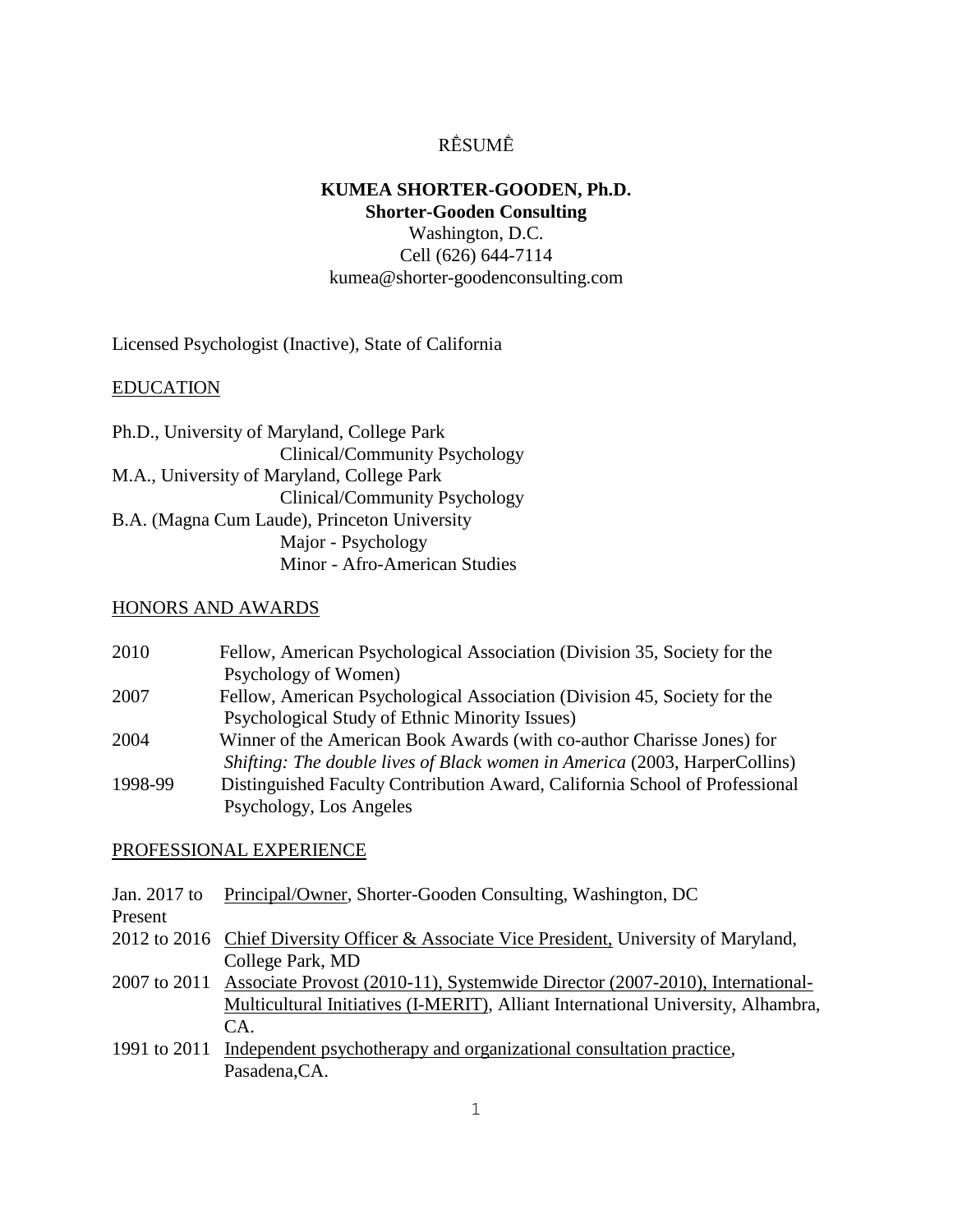|         | 1991 to 2007 Professor (1996-2007), Associate Professor (1991-1996), Coordinator, |
|---------|-----------------------------------------------------------------------------------|
|         | (2000-01, 2004-06), Multicultural Community/Clinical Psychology (MCCP)            |
|         | Emphasis Area, Clinical Psy.D. Program, California School of Professional         |
|         | Psychology at Alliant International University, Los Angeles Campus                |
| 1984-91 | Director, Monsour Counseling Center, The Claremont Colleges, Claremont, CA.       |
| 1988-89 | Lecturer, Department of Behavioral Sciences, University of LaVerne, LaVerne,      |
|         | CA.                                                                               |
| 1983-84 | Clinical Director, Community Mental Health Council, Chicago, IL                   |
| 1982-83 | Director, Planning, Evaluation and Community Development, Community Mental        |
|         | Health Council, Chicago, IL                                                       |

1978-80 Director, Umoja Extended Family Juvenile Program, New Haven, CT.

## CONSULTEES/CLIENTS (Since 2017)

Adler University American Association of University Professors American Council on Education American Institute of Architects Philadelphia Chapter American Psychological Association American University Arabella Advisors Baltimore Symphony Orchestra Chorus America Coppin State University Gooden Center Treatment Services (Pasadena, CA) Maryland Governor's Office of Children Montgomery County Collaboration Council National Hispanic Health Foundation Sandy Spring Friends School U.S. Marshals

## SELECTED PUBLICATIONS

- Johnson, J., Gamst, G., Meyers, L, Arellano-Morales, L., & Shorter-Gooden, K. (2015). Development and validation of the African American Women's Shifting Scale (AAWSS). *Cultural Diversity and Ethnic Minority Psychology*, 1-15.
- Henderson, S. J., Horton, R. A., Saito, P. K., & Shorter-Gooden, K. (2014). Validation of assessment vignettes and scoring rubric of multicultural and international competency in faculty teaching. *Multicultural Learning and Teaching Journal*. 1-29.
- Shorter-Gooden, K. (2013). Creating diverse and inclusive colleges and universities. In Ferdman, B. & Deane, B. (Eds.). *Diversity at work: The practice of inclusion* (pp. 451-481). New York: Jossey-Bass.
- Shorter-Gooden, K. (2013). The culturally competent organization. *The Library Quarterly, 83*, (3), 207-211.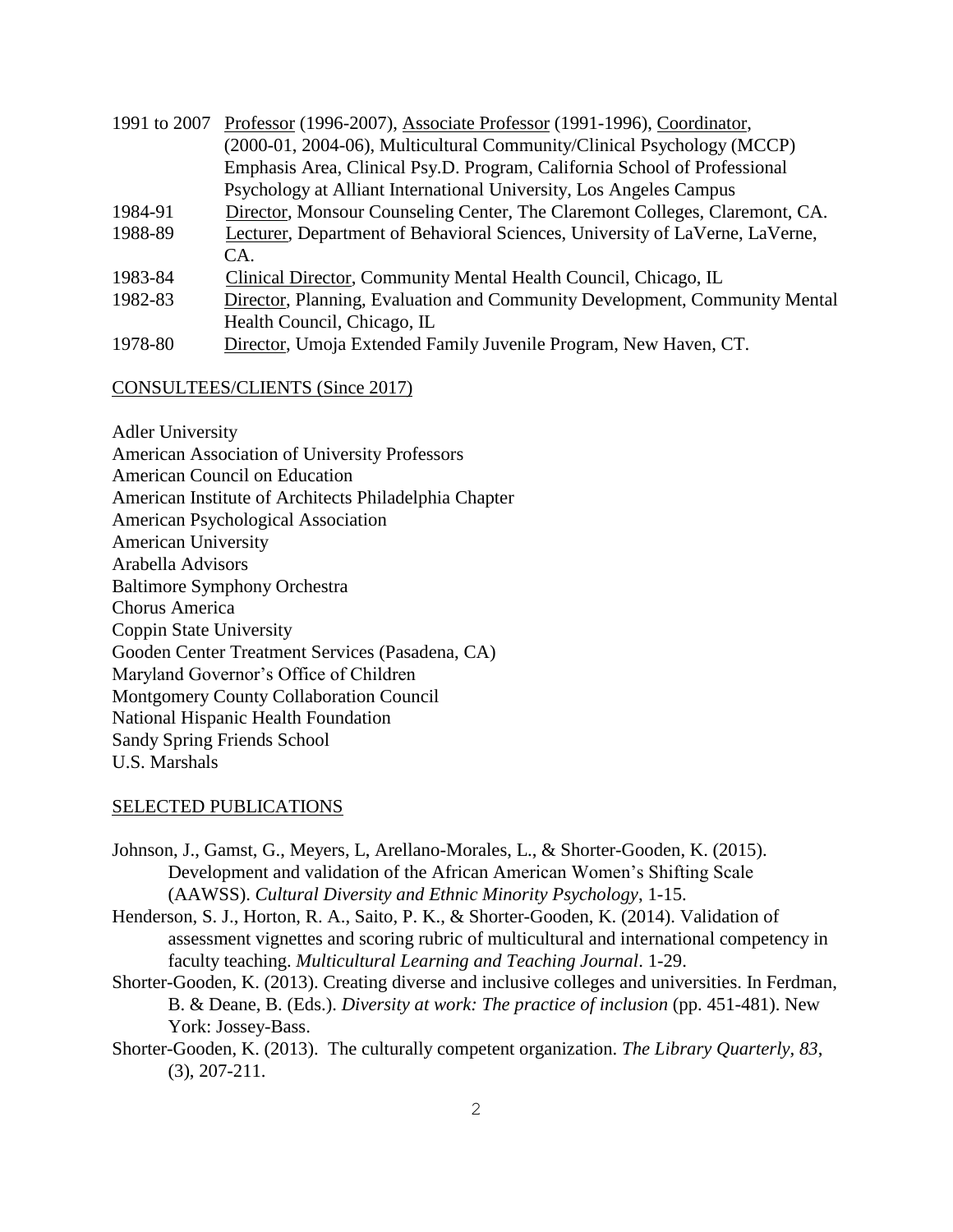- Shorter-Gooden, K. (2012). The paradox of the margin: Advantages for institutional transformation. In H. Curtis-Boles, D. Adams, & L. Jenkins-Monroe (Eds.), *Making our voices heard: Women of color in academia.* Hauppauge, NY: Nova Science.
- Mays, V.M., Gallardo, M., Shorter-Gooden, K., Robinson-Zañartu, C., Smith, M., McClure, F. et al. (2009). Expanding the circle: Decreasing American Indian mental health disparities through culturally competent teaching about American Indian mental health. *American Indian Culture and Research Journal, 33(*3), 61-83.
- Shorter-Gooden, K. (2009). Teaching diversity to the oppressed: Understanding and engaging students of color. In J. L. Chin (Ed.), *Diversity in mind and in action -- Disparities and competence: Service delivery, education, and employment contexts (vol.2, pp. 129-*143)*.* Westport, CT: Greenwood.
- Shorter-Gooden, K. (2008). Therapy with African American men and women. In H.A. Neville, B.M. Tynes, & S. Utsey. (Eds.), *Handbook of African American psychology* (pp. 445- 458)*.* Thousand Oaks, CA: Sage.
- Shorter-Gooden, K. (2004). Multiple resistance strategies: How African American women cope with racism and sexism. *Journal of Black Psychology*, *30* (3), 406-425.
- Jones, C., & Shorter-Gooden, K. (2003). *Shifting: The double lives of Black women in America*. New York: HarperCollins. *Winner of the 2004 American Book Awards.*
- Shorter-Gooden, K. (2002). Racial and gender issues in identity development: Narratives of late adolescent African American women. *Psychological Foundations, The Journal*, *IV*(2), 111-118.
- Shorter-Gooden, K. (2002). Qualitative methods: An essential tool for multicultural psychology. In E. Davis-Russell (Ed.), *The California School of Professional Psychology handbook of multicultural education, research, intervention, and training (pp. 123-138). San* Francisco: Jossey-Bass.
- Taylor, S., Parks, C., Shorter-Gooden, K., Johnson, P., Burke, E., Ashing-Giwa, K., Mendoza, R., Holloway, J., Polite, K., & Masuda, G. (2002). In and out of the classroom: A model for multicultural training in clinical psychology. In E. Davis-Russell (Ed.), *The California School of Professional Psychology handbook of multicultural education, research, intervention, and training* (pp. 54-66). San Francisco: Jossey-Bass.
- Yi, K., & Shorter-Gooden, K. (1999). Ethnic identity formation: From stage theory to a constructivist narrative model. *Psychotherapy, 36*(1), 16-26.
- Shorter-Gooden, K., & Washington, N. C. (1996). Young, Black, and female: The challenge of weaving an identity. *Journal of Adolescence, 19*, 465-475.
- Shorter-Gooden, K. (1996). The Simpson trial: Lessons for mental health practitioners. *Cultural Diversity and Mental Health, 2*(1), 65-68.

#### SELECTED PRESENTATIONS AND SYMPOSIA

- LaRonde, N.A., Lung-Amam, W., Brown, T., Garza, M.A., Nunes, Z.C., Shorter-Gooden, K. & O'Meara, K. (2016, April). *ADVANCING Faculty Diversity: The role of peer networks.*  Panel presentation at *Women of Color in the Academy: What's Next?* University of Delaware ADVANCE Conference, Newark, DE.
- Hart, J. (Chair), Butler, J., Cabrera, N.L., Rhoads, R.A. & Shorter-Gooden, K. (2016, April). *The*